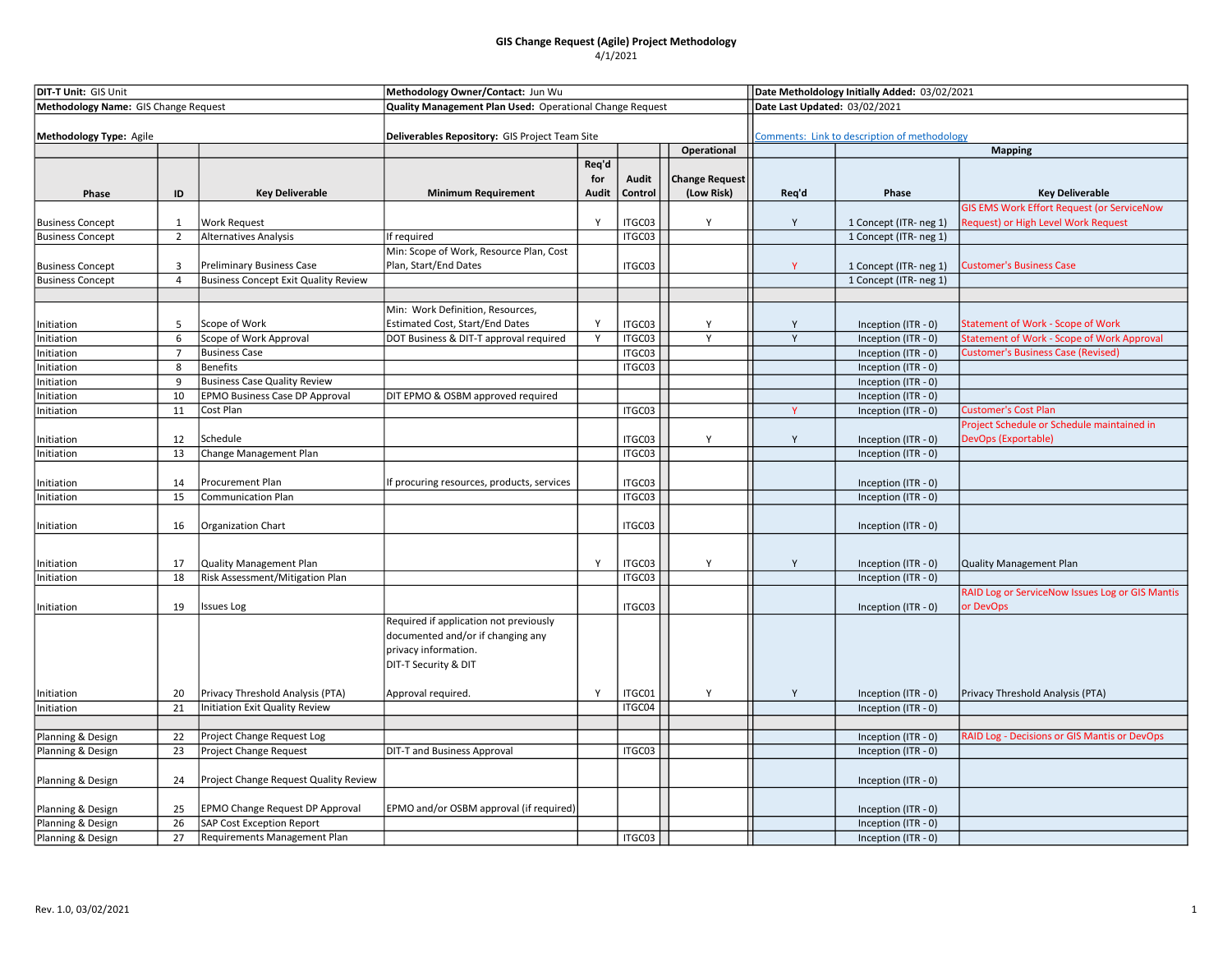|                   |    |                                          |                                         |              |                  | Operational    |       | <b>Mapping</b>      |                                                                                            |
|-------------------|----|------------------------------------------|-----------------------------------------|--------------|------------------|----------------|-------|---------------------|--------------------------------------------------------------------------------------------|
|                   |    |                                          |                                         | Req'd        |                  |                |       |                     |                                                                                            |
|                   |    |                                          |                                         | for          | Audit            | Change Request |       |                     |                                                                                            |
| Phase             | ID | <b>Key Deliverable</b>                   | <b>Minimum Requirement</b>              | Audit        | Control          | (Low Risk)     | Req'd | Phase               | <b>Key Deliverable</b>                                                                     |
|                   |    |                                          | Must be approved by Business and other  |              | ITGC01           |                |       |                     |                                                                                            |
|                   |    |                                          | stakeholders, including Architecture,   |              | ITGC02           |                |       |                     |                                                                                            |
| Planning & Design | 28 | Requirements                             | Security, Infrastructure, etc.          | Y            | ITGC03           | Y              | Y     | Inception (ITR - 0) | Requirements                                                                               |
|                   |    |                                          | Required on all sizes of work except on |              | ITGC01           |                |       |                     |                                                                                            |
|                   |    |                                          | small operational work, this may be     |              | ITGC02           |                |       |                     |                                                                                            |
| Planning & Design | 29 | Requirements Approval                    | included in Work Definition.            | Y            | ITGC03           | Y              | Y     | Inception (ITR - 0) | Requirements Approval                                                                      |
| Planning & Design | 30 | Requirements Traceability Matrix         |                                         |              |                  |                |       | Inception (ITR - 0) |                                                                                            |
|                   |    |                                          |                                         |              | ITGC01           |                |       |                     |                                                                                            |
| Planning & Design | 32 | Architecture Design                      |                                         |              | ITGC02           |                |       | Inception (ITR - 0) |                                                                                            |
| Planning & Design | 33 | Architecture DP Quality Review           | If required by EPMO                     |              |                  |                |       | Inception (ITR - 0) |                                                                                            |
|                   |    |                                          | If required by EPMO                     |              | ITGC01           |                |       |                     |                                                                                            |
| Planning & Design | 34 | EPMO Architecture DP Approval            | DIT Architecture Approval required      |              | ITGC02           |                |       | Inception (ITR - 0) |                                                                                            |
| Planning & Design | 35 | Security DP Quality Review               | If required by EPMO                     |              |                  |                |       | Inception (ITR - 0) |                                                                                            |
|                   |    |                                          | If required by EPMO                     |              | ITGC01           |                |       |                     |                                                                                            |
| Planning & Design | 36 | <b>EPMO Security DP Approval</b>         | <b>DIT Approval Required</b>            |              | ITGC02           |                |       | Inception (ITR - 0) |                                                                                            |
|                   |    |                                          | If required, complete                   |              |                  |                |       |                     |                                                                                            |
| Planning & Design | 37 | Architecture Exception Request           | <b>DIT Approval Required</b>            |              |                  | Y              | Y     | Inception (ITR - 0) | Architecture Exception Request                                                             |
|                   |    |                                          | If required, complete                   |              |                  |                |       |                     |                                                                                            |
| Planning & Design | 38 | <b>NCID Exception Request</b>            | <b>DIT Approval Required</b>            |              | ITGC01           | Y              | Y     | Inception (ITR - 0) | <b>NCID Exception Request</b>                                                              |
|                   |    |                                          | If required, complete                   |              |                  |                |       |                     |                                                                                            |
| Planning & Design | 39 | Security Exception Request               | <b>DIT Approval Required</b>            |              | ITGC01           | Y              | Y     | Inception (ITR - 0) | Security Exception Request                                                                 |
| Planning & Design | 40 | Design Document                          |                                         | Y            | ITGC03           | $\overline{Y}$ | Y     | Inception (ITR - 0) | Design Document                                                                            |
|                   |    |                                          | Business and other stakeholders         |              |                  |                |       |                     |                                                                                            |
| Planning & Design | 41 | Design Approval                          | approvals                               | $\mathsf{Y}$ | ITGC03           | Y              | Y     | Inception (ITR - 0) | Design Approval                                                                            |
| Planning & Design | 42 | <b>Business Continuity Plan</b>          | If required                             |              | ITGC03           |                |       | Inception (ITR - 0) |                                                                                            |
| Planning & Design | 43 | Disaster Recovery Plan                   | If required                             |              | ITGC03           |                |       | Inception (ITR - 0) |                                                                                            |
| Planning & Design | 44 | <b>Training Plan</b>                     | If required                             |              | ITGC03           |                |       | Inception (ITR - 0) |                                                                                            |
| Planning & Design | 45 | Test Plan                                |                                         |              |                  | Y              | Y     | Inception (ITR - 0) | Test Plan or Test Plan in TestLink                                                         |
| Planning & Design | 46 | <b>Acceptance Process and Criteria</b>   |                                         |              | ITGC03           | Y              | Y     | Inception (ITR - 0) | <b>UAT Plan</b>                                                                            |
|                   |    | <b>Acceptance Process and Criteria</b>   | Must be approved by Business and other  |              |                  |                |       |                     |                                                                                            |
| Planning & Design | 47 | Approval                                 | stakeholders                            |              | ITGC03           | Y              | Y     | Inception (ITR - 0) | <b>UAT Plan Approval</b>                                                                   |
|                   |    |                                          | Required if there are changes to the    |              |                  |                |       |                     |                                                                                            |
| Planning & Design | 48 | Operational Level Agreement (OLA)        | current OLA.                            |              | ITGC04           | Y              | Y     | Inception (ITR - 0) | <b>O&amp;M Manual Update</b>                                                               |
|                   |    | Operational Level Agreement (OLA)        | If required                             |              |                  |                |       |                     |                                                                                            |
| Planning & Design | 49 | Approval                                 | Must be approved by IT Stakeholders     |              | ITGC04           | Y              | Y     | Inception (ITR - 0) | <b>O&amp;M Manual Update</b>                                                               |
| Planning & Design | 50 | <b>Business Approval to Exit P&amp;D</b> |                                         |              | ITGC03           |                |       | Inception (ITR - 0) |                                                                                            |
| Planning & Design | 51 | P&D Exit Quality Review                  |                                         |              | ITGC04           |                |       | Inception (ITR - 0) |                                                                                            |
|                   |    |                                          |                                         |              |                  |                |       |                     |                                                                                            |
|                   |    |                                          |                                         |              |                  |                |       |                     |                                                                                            |
|                   |    |                                          |                                         |              |                  |                |       |                     | Exception Request for whole section for RFPs: GISU does not manage RFPs. We involve PMO if |
|                   |    | If RFP required, deliverables below:     |                                         |              |                  |                |       |                     | this type of procurement is needed, so these don't apply to us                             |
|                   |    | RFP Request for Commodity/Service        |                                         |              |                  |                |       |                     |                                                                                            |
| Planning & Design | 52 | Form                                     |                                         |              | ITGC04<br>ITGC04 | Y              |       | Inception (ITR - 0) |                                                                                            |
| Planning & Design | 53 | RFP Disaster Recovery Assessment         |                                         |              |                  | Y<br>Y         |       | Inception (ITR - 0) |                                                                                            |
| Planning & Design | 54 | <b>RFP Sourcing Exception Request</b>    | If required for the RFP                 |              | ITGC04<br>ITGC04 | Y              |       | Inception (ITR - 0) |                                                                                            |
| Planning & Design | 55 | RFP Hosting Exception Request            | If required for the RFP                 |              |                  |                |       | Inception (ITR - 0) |                                                                                            |
|                   |    |                                          |                                         |              | ITGC03           |                |       |                     |                                                                                            |
| Planning & Design | 56 | <b>RFP and Attachments</b>               |                                         |              | ITGC04           | Y              |       | Inception (ITR - 0) |                                                                                            |
|                   |    |                                          |                                         |              | ITGC03           |                |       |                     |                                                                                            |
| Planning & Design | 57 | <b>RFP Proposal Evaluation Plan</b>      |                                         |              | ITGC04           | Y              |       | Inception (ITR - 0) |                                                                                            |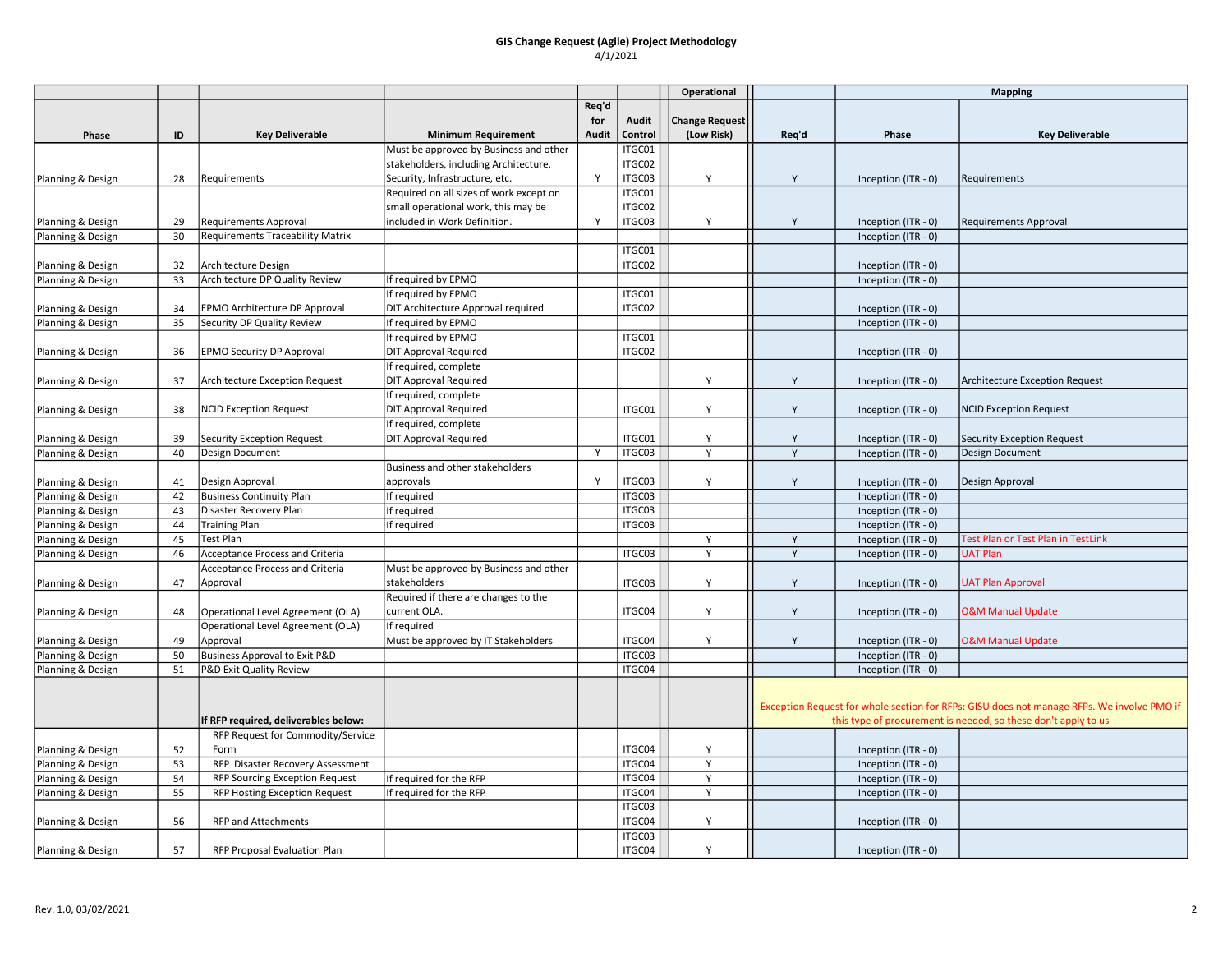|                   |    |                                        |                                        |       |         | Operational           |       | <b>Mapping</b>        |                                                                                                |
|-------------------|----|----------------------------------------|----------------------------------------|-------|---------|-----------------------|-------|-----------------------|------------------------------------------------------------------------------------------------|
|                   |    |                                        |                                        | Req'd |         |                       |       |                       |                                                                                                |
|                   |    |                                        |                                        | for   | Audit   | <b>Change Request</b> |       |                       |                                                                                                |
| Phase             | ID | <b>Key Deliverable</b>                 | <b>Minimum Requirement</b>             | Audit | Control | (Low Risk)            | Req'd | Phase                 | <b>Key Deliverable</b>                                                                         |
| Planning & Design | 58 | <b>RFP Content Submission</b>          |                                        |       |         |                       |       | Inception (ITR - 0)   |                                                                                                |
|                   |    |                                        |                                        |       | ITGC03  |                       |       |                       |                                                                                                |
| Planning & Design | 59 | RFP Individual Evaluation Workbooks    |                                        |       | ITGC04  | Y                     |       | Inception (ITR - 0)   |                                                                                                |
|                   |    | RFP Oral Presentation/Demonstration    |                                        |       | ITGC03  |                       |       |                       |                                                                                                |
| Planning & Design | 60 | Guide                                  |                                        |       | ITGC04  | Y                     |       | Inception (ITR - 0)   |                                                                                                |
| Planning & Design | 61 | RFP Consensus Evaluation Workbook      |                                        |       | ITGC03  | $\overline{Y}$        |       | Inception (ITR - 0)   |                                                                                                |
|                   |    | RFP Evaluation Report with Award       |                                        |       | ITGC03  |                       |       |                       |                                                                                                |
| Planning & Design | 62 | Recommendation                         |                                        |       | ITGC04  | Y                     |       | Inception (ITR - 0)   |                                                                                                |
|                   |    |                                        | Business and other stakeholders        |       | ITGC03  |                       |       |                       |                                                                                                |
| Planning & Design | 63 | RFP Evaluation Report Approvals        | approvals required.                    |       | ITGC04  | Y                     |       | Inception (ITR - 0)   |                                                                                                |
| Planning & Design | 64 | <b>RFP CIO Presentation</b>            |                                        |       |         | Y                     |       | Inception (ITR - 0)   |                                                                                                |
| Planning & Design | 65 | <b>RFP Evaluation Review Checklist</b> |                                        |       |         |                       |       | Inception (ITR - 0)   |                                                                                                |
| Planning & Design | 66 | EPMO RFP Review DP Approval            | <b>DPMO Approval Required</b>          |       |         |                       |       | Inception (ITR - 0)   |                                                                                                |
|                   |    | EPMO Contract Award Review DP          |                                        |       |         |                       |       |                       |                                                                                                |
| Planning & Design | 67 | Approval                               | DPMO Approval Required                 |       |         |                       |       | Inception (ITR - 0)   |                                                                                                |
|                   |    |                                        |                                        |       |         |                       |       |                       |                                                                                                |
|                   |    | If Invitation for Bid (IFB) required,  |                                        |       |         |                       |       |                       | Exception Request for whole section for IFBs:GISU does not manage IFBs. We involve PMO if this |
| Planning & Design |    | deliverables below:                    |                                        |       |         |                       |       |                       | type of procurement is needed, so these don't apply to us                                      |
|                   |    | IFB Request for Commodity/Service      |                                        |       | ITGC03  |                       |       |                       |                                                                                                |
| Planning & Design | 68 | Form                                   |                                        |       | ITGC04  | Y                     |       | Inception (ITR - 0)   |                                                                                                |
|                   |    |                                        |                                        |       | ITGC03  |                       |       |                       |                                                                                                |
| Planning & Design | 69 | IFB Disaster Recovery Assessment       | If required for IFB                    |       | ITGC04  | Y                     |       | Inception (ITR - 0)   |                                                                                                |
| Planning & Design | 70 | <b>IFB Sourcing Exception Request</b>  | If required for IFB                    |       | ITGC04  | $\mathsf{Y}$          |       | Inception (ITR - 0)   |                                                                                                |
| Planning & Design | 71 | IFB Hosting Exception Request          | If required for IFB                    |       | ITGC04  | Y                     |       | Inception (ITR - 0)   |                                                                                                |
|                   |    |                                        |                                        |       | ITGC03  |                       |       |                       |                                                                                                |
| Planning & Design | 72 | <b>IFB and Attachments</b>             |                                        |       | ITGC04  | Y                     |       | Inception (ITR - 0)   |                                                                                                |
|                   |    |                                        |                                        |       | ITGC03  |                       |       |                       |                                                                                                |
| Planning & Design | 73 | <b>IFB Statement of Work</b>           | May be required for Extensive Services |       | ITGC04  | Y                     |       | Inception (ITR - 0)   |                                                                                                |
| Planning & Design | 74 | IFB Bid Review Checklist               |                                        |       |         | $\overline{Y}$        |       | Inception (ITR - 0)   |                                                                                                |
|                   |    |                                        | Business and other stakeholders        |       |         |                       |       |                       |                                                                                                |
| Planning & Design | 75 | IFB Award Approval                     | approvals required.                    |       | ITGC04  | Y                     |       | Inception (ITR - 0)   |                                                                                                |
|                   |    |                                        |                                        |       |         |                       |       |                       |                                                                                                |
|                   |    | IF Request for Quote (RFQ) required,   |                                        |       |         |                       |       |                       | Exception Request for whole section for RFQs: GISU does not manage RFQs. We involve PMO if     |
| Planning & Design |    | deliverables below:                    |                                        |       |         |                       |       |                       | this type of procurement is needed, so these don't apply to us                                 |
|                   |    | RFQ Request for Commodity/Service      |                                        |       | ITGC03  |                       |       |                       |                                                                                                |
| Planning & Design | 76 | Form                                   |                                        |       | ITGC04  | Y                     |       | Inception (ITR - 0)   |                                                                                                |
|                   |    |                                        |                                        |       | ITGC03  |                       |       |                       |                                                                                                |
| Planning & Design | 77 | RFQ Disaster Recovery Assessment       | If required for RFQ                    |       | ITGC04  | Y                     |       | Inception (ITR - 0)   |                                                                                                |
| Planning & Design | 78 | RFQ Sourcing Exception Request         | If required for RFQ                    |       | ITGC04  | Y                     |       | Inception (ITR - 0)   |                                                                                                |
| Planning & Design | 79 | RFQ Hosting Exception Request          | If required for RFQ                    |       | ITGC04  | Y                     |       | Inception (ITR - 0)   |                                                                                                |
|                   |    |                                        |                                        |       | ITGC03  |                       |       |                       |                                                                                                |
| Planning & Design | 80 | RFQ and Attachments                    |                                        |       | ITGC04  | Y                     |       | Inception (ITR - 0)   |                                                                                                |
|                   |    |                                        |                                        |       | ITGC03  |                       |       |                       |                                                                                                |
| Planning & Design | 81 | RFQ Market Research                    |                                        |       | ITGC04  | Y                     |       | Inception (ITR - 0)   |                                                                                                |
| Planning & Design | 82 | RFQ Estimate or Unofficial Quote       |                                        |       | ITGC04  | Y                     |       | Inception (ITR - 0)   |                                                                                                |
|                   |    |                                        |                                        |       | ITGC03  |                       |       |                       |                                                                                                |
| Planning & Design | 83 | RFQ Statement of Work                  |                                        |       | ITGC04  | Y                     |       | Inception $(ITR - 0)$ |                                                                                                |
|                   |    |                                        |                                        |       | ITGC03  |                       |       |                       |                                                                                                |
| Planning & Design | 84 | <b>RFQ Quote Review Document</b>       |                                        |       | ITGC04  | Y                     |       | Inception (ITR - 0)   |                                                                                                |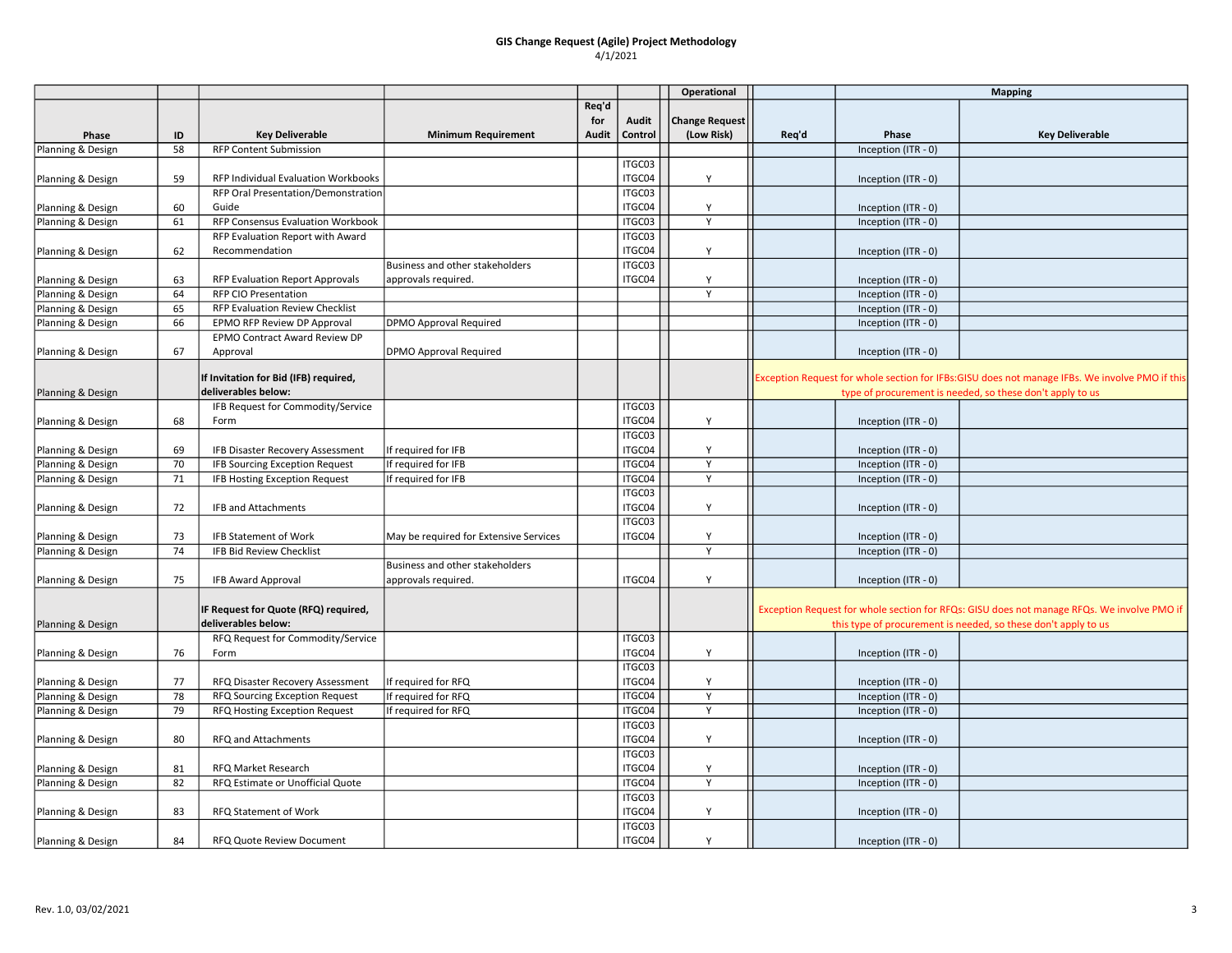|                   |     |                                            |                                                        |              |                  | Operational           |                   |                          | <b>Mapping</b>                                                                               |
|-------------------|-----|--------------------------------------------|--------------------------------------------------------|--------------|------------------|-----------------------|-------------------|--------------------------|----------------------------------------------------------------------------------------------|
|                   |     |                                            |                                                        | Req'd        |                  |                       |                   |                          |                                                                                              |
|                   |     |                                            |                                                        | for          | Audit            | <b>Change Request</b> |                   |                          |                                                                                              |
| Phase             | ID  | <b>Key Deliverable</b>                     | <b>Minimum Requirement</b>                             | <b>Audit</b> | Control          | (Low Risk)            | Req'd             | Phase                    | <b>Key Deliverable</b>                                                                       |
| Planning & Design | 85  | RFQ Award Approval                         | Business and other stakeholders<br>approvals required. |              | ITGC04           | Y                     |                   | Inception (ITR - 0)      |                                                                                              |
|                   |     |                                            |                                                        |              |                  |                       |                   |                          |                                                                                              |
|                   |     |                                            |                                                        |              |                  |                       |                   |                          |                                                                                              |
|                   |     |                                            |                                                        |              |                  |                       |                   |                          | Exception Request for item# 91 due to the fact that the Statements of Work and Supplemental  |
|                   |     |                                            |                                                        |              |                  |                       |                   |                          | Staffing contracts GISU typically uses for projects do not require doing additional market   |
|                   |     |                                            |                                                        |              |                  |                       |                   |                          | esearch mid-contract. This need would be addressed with a fresh statement of work if the SOW |
|                   |     | If Contract Modifications through          |                                                        |              |                  |                       |                   |                          | amendment approval was declined or by hiring a new staff under the Supplemental Staffing     |
|                   |     | Amendment required, deliverables           |                                                        |              |                  |                       |                   |                          | Contract. Recommend keeping items 101 & 91 as 'if required for Amendment' in case there are  |
| Planning & Design |     | below:                                     |                                                        |              |                  |                       |                   |                          | unique situations.                                                                           |
|                   |     | Amendment Request for                      |                                                        |              | ITGC03           |                       | Exception         |                          |                                                                                              |
| Planning & Design | 86  | Commodity/Service Form                     | May be required if change in scope of                  |              | ITGC04<br>ITGC03 | Y                     | Request           | Inception (ITR - 0)      |                                                                                              |
|                   | 87  | Amendment Disaster Recovery                | work                                                   |              | ITGC04           | Y                     | Y                 |                          |                                                                                              |
| Planning & Design |     | Assessment<br>Amendment Sourcing Exception |                                                        |              |                  |                       |                   | Inception (ITR - 0)      |                                                                                              |
| Planning & Design | 88  | Request                                    | If required for Amendment                              |              | ITGC04           | Y                     | Y                 | Inception (ITR - 0)      |                                                                                              |
|                   |     | Amendment Hosting Exception                |                                                        |              |                  |                       |                   |                          |                                                                                              |
| Planning & Design | 89  | Request                                    | If required for Amendment                              |              | ITGC04           | Y                     | Y                 | Inception (ITR - 0)      |                                                                                              |
|                   |     |                                            |                                                        |              | ITGC03           |                       |                   |                          |                                                                                              |
| Planning & Design | 90  | Amendment and Attachments                  |                                                        |              | ITGC04           | Y                     | Y                 | Inception (ITR - 0)      | Ammendment and Attachments                                                                   |
|                   |     |                                            |                                                        |              | ITGC03           |                       | <b>Exception</b>  |                          |                                                                                              |
| Planning & Design | 91  | Amendment Market Research                  |                                                        |              | ITGC04           | Y                     | Request           | Inception $(ITR - 0)$    |                                                                                              |
|                   |     | Amendment Estimate or Unofficial           |                                                        |              | ITGC03           |                       |                   |                          |                                                                                              |
| Planning & Design | 92  | Quote                                      |                                                        |              | ITGC04           | Y                     | Y                 | Inception $(ITR - 0)$    |                                                                                              |
|                   |     |                                            | May be required for additional work                    |              | ITGC03           |                       |                   |                          |                                                                                              |
| Planning & Design | 93  | Amendment Statement of Work                | within scope of work in existing contract              |              | ITGC04           | Y                     | Y                 | Inception (ITR - 0)      | Ammendment Statement of Work                                                                 |
|                   |     |                                            | Business and other stakeholders                        |              |                  |                       |                   |                          |                                                                                              |
| Planning & Design | 94  | Amendment Approval                         | approvals required.                                    |              | ITGC04           | Y                     | Y                 | Inception (ITR - 0)      | Amendment Approval                                                                           |
|                   |     | IF Request for Information (RFI),          |                                                        |              |                  |                       | Request for       |                          |                                                                                              |
|                   |     | deliverables below:                        |                                                        |              | ITGC03           |                       | whole section for |                          |                                                                                              |
| Planning & Design | 95  | RFI                                        |                                                        |              | ITGC04           | Y                     |                   | Inception (ITR - 0)      |                                                                                              |
|                   |     |                                            |                                                        |              |                  |                       |                   |                          |                                                                                              |
|                   |     |                                            |                                                        |              |                  |                       |                   |                          |                                                                                              |
|                   |     |                                            |                                                        |              |                  |                       |                   |                          | Exception Request for all EPMO Approval items. GIS Unit does not required EPMO review or     |
|                   |     |                                            |                                                        |              |                  |                       |                   |                          | approval for our projects.                                                                   |
|                   |     |                                            |                                                        |              | ITGC01           |                       |                   |                          |                                                                                              |
| Execute & Build   | 31  | Application Architecture Design (AAD)      | DIT-T Architecture Approval Required                   | Y            | ITGC02           | Y                     | Y                 | <b>Construction ITRs</b> | Application Architecture Design (AAD)                                                        |
|                   |     | Code Structural Quality Analysis (CAST)    |                                                        |              |                  |                       |                   |                          |                                                                                              |
| Execute & Build   | 96  | Report                                     | If required                                            |              |                  |                       |                   | <b>Construction ITRs</b> |                                                                                              |
|                   |     | Component Integration Test (CIT)           |                                                        |              |                  |                       |                   |                          |                                                                                              |
| Execute & Build   | 97  | Approved                                   |                                                        | Y            | ITGC02           | Y                     |                   | <b>Construction ITRs</b> |                                                                                              |
| Execute & Build   | 98  | System Integration Test (SIT) Approved     |                                                        | Y            | ITGC02           | Y                     |                   | <b>Construction ITRs</b> |                                                                                              |
| Execute & Build   | 99  | Performance Testing Approved               | If required                                            |              |                  | Y                     |                   | <b>Construction ITRs</b> |                                                                                              |
| Execute & Build   | 100 | IT Testing Complete Approval               | IT management involves users in the                    | Y            | ITGC02           | Y                     |                   | <b>Construction ITRs</b> |                                                                                              |
|                   |     |                                            | design of applications, selection of                   |              |                  |                       |                   |                          |                                                                                              |
| Execute & Build   | 101 | User Acceptance Plan and Script            | packaged software and testing thereof.                 | Y            | ITGC03           | Y                     |                   | <b>Construction ITRs</b> |                                                                                              |
| Execute & Build   | 102 | Sponsor Approved UAT                       |                                                        | $\mathsf{Y}$ | ITGC03           | Y                     | Y                 | <b>Construction ITRs</b> | Sponsor Approved UAT                                                                         |
| Execute & Build   | 103 | Implementation Plan                        |                                                        |              |                  |                       |                   | <b>Construction ITRs</b> |                                                                                              |